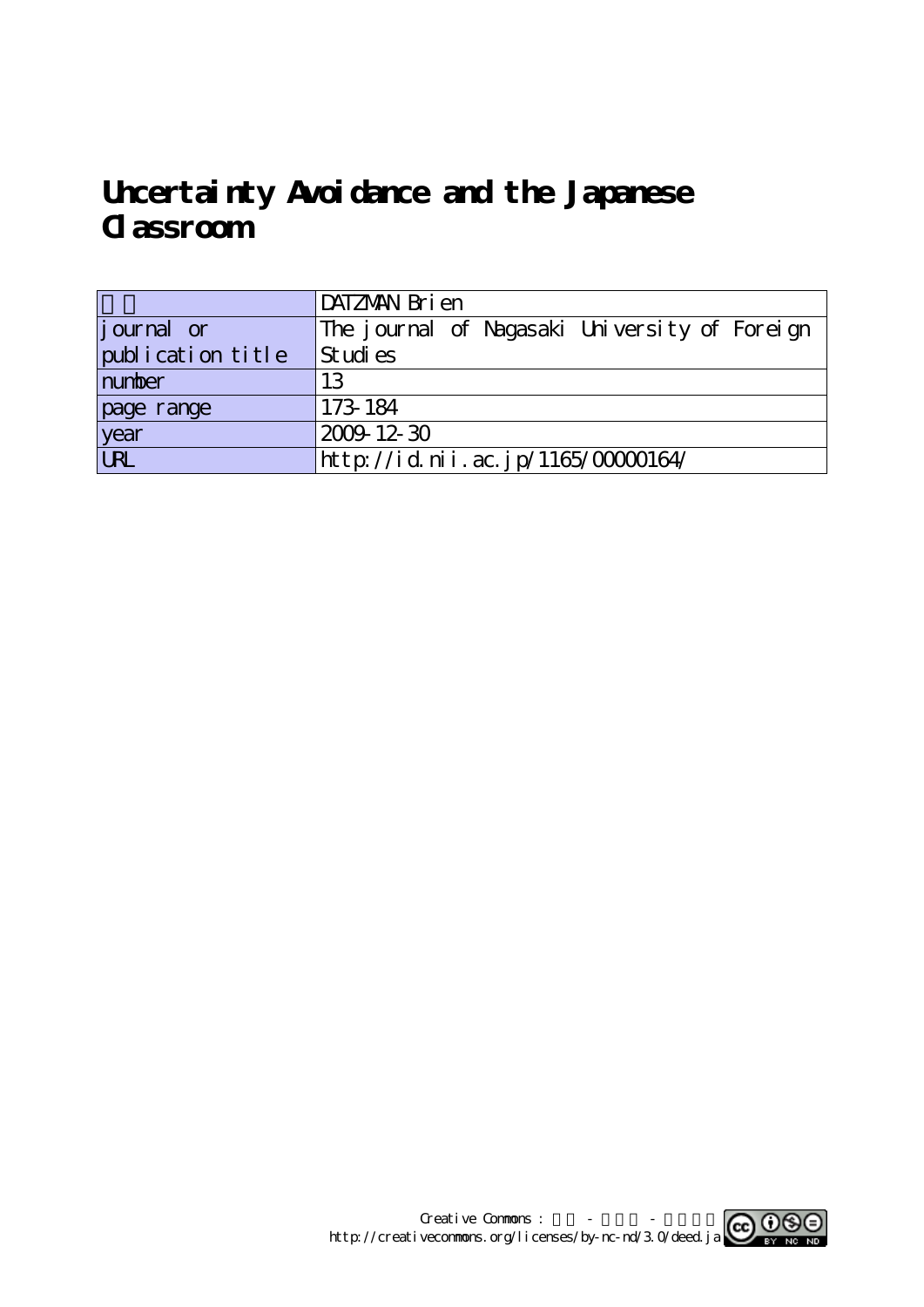## Uncertainty Avoidance and the Japanese Classroom

Brien DATZMAN

#### 要 約

Brown (Principles of Language Learning and Teaching;192)は、 "個人主義"や"集団主義"といった 社会の根底にある価値観が、生徒間同士や生徒と教師間の関わり合いに影響を及ぼしているのではない かと主張している。本論文は、日本の教室環境で見られる"uncertainty avoidance "(不確実な状況に おける行動抑制)が生徒間、あるいは、生徒教師間の関わり合いに対しどのような影響を与えているの か、また、それが教授法にどのように関係しているのか、について考察を行ったものである。先ず、異 文化間の相違に関するGeert Hofstedeの4次元モデルのうち、特に、"uncertainty avoidance "をベー スに、様々な文化的背景からなるクラスに見られる異質性の定義を試みる。次に、このような定義を踏 まえ、どのようにしたら異文化間における学習がより生産的になるかを論じる。

#### Abstract

Brown (Principles of Language Learning and Teaching:192) suggests various ways in which the values inherent in 'collectivist' and 'individualist' societies might affect student-student and teacher-student interactions. This paper looks at how 'uncertainty avoidance' in a Japanese setting might affect student to student and teacher to student interaction and how this in turn will affect a teachers adopted methodology. The paper first attempts to define some differences of a culturally mixed classroom, in this case an American teacher in a Japanese classroom, based on Geert Hofstede's four dimensional model of cultural differences, specifically that of uncertainty avoidance. This is followed by a discussion of the implications of these differences and how they may be overcome to create a more productive cross-cultural learning environment.

#### Hofstede's Dimensions

Hofstede(1991:5) defines culture as, "the collective programming of the mind which distinguishes the members of one group or category of people from another". Hofstede further characterizes national cultures based upon four dimensions. These dimensions were first published in his 1980 book, *Culture's Consequences*. These four dimensions are:

- 1. Power Distance: The extent to which a group accepts inequality of power among its members
- 2. Uncertainty Avoidance: The extent to which a group is willing to accept ambiguity and take risks.
- 3. Individualism vs. Collectivism: The extent to which a group prioritizes the individual over the group, and vice versa.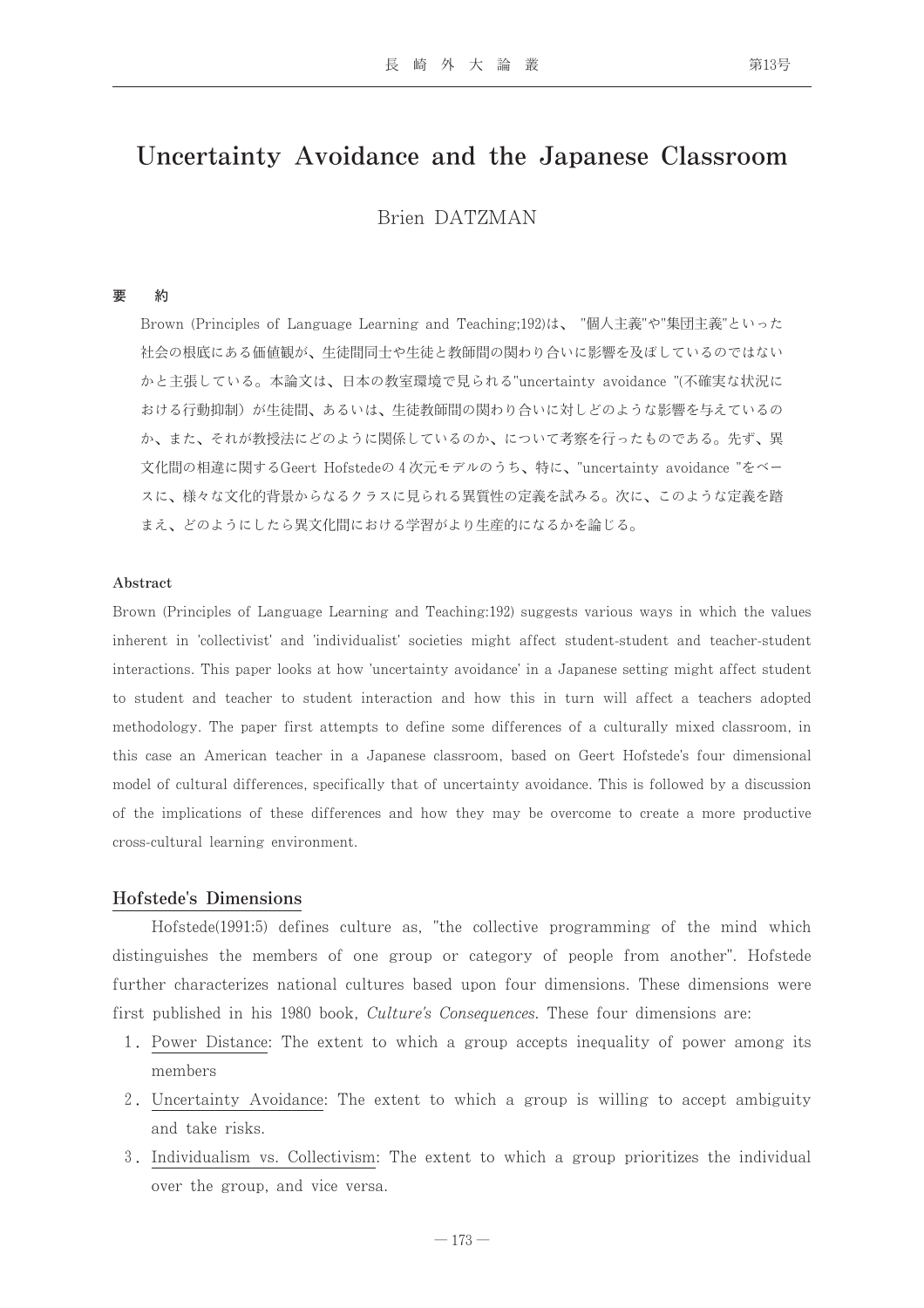4. Masculinity vs. Femininity: The extent to which a group prioritizes assertiveness and achievement vs. relationships and caring, and vice versa.

This paper will concentrate on the characteristic of uncertainty avoidance and how it manifests itself in the classroom. By taking Hofstede's dimension of uncertainty avoidance and its implications I will show how this information scan be used to benefit the foreign teacher in a Japanese classroom, and in turn the students of that classroom.

#### **Uncertainty Avoidance**

Brown(2000:90) defines uncertainty avoidance as,

The extent to which people within a culture are made nervous by situations which they perceive as unstructured, unclear, or unpredictable, situations which they therefore try to avoid by maintaining strict codes of behavior and a belief in absolute truths"

Learning a foreign language is clearly a situation which one may perceive as unstructured, unclear, and/or unpredictable. This situation is likely to be compounded when the teacher comes from a different culture than the learner or when the instruction is not in the students L1. Hofstede(1986;303) observes that 'teacher/student interaction is deeply rooted in culture and therefore cross cultural learning is fundamentally problematic' Japan scores high on the uncertainty avoidance index(110), while the USA scores low(-81), with high scores representing stronger uncertainty avoidance and low scores representing weaker unc ertainty avoidance. Hofstede provides a table that lists the educational differences between weak and strong uncertainty societies. It must be stated that these are based on extremes when the reality is usually in between. The table is reproduced below

#### WEAK UNCERTAINTY AVOIDANCE SOCIETIES

- Students feel comfortable in unstructured learning situations vague objectives, broad assignments, no timetables
- Teachers are allowed to say 'I don't know'
- A good teacher uses plain language
- Students are rewarded for innovative approaches to problem solving
- Teachers are expected to suppress emotions (and so are students)
- Teachers interpret intellectual disagreement as a stimulating exercise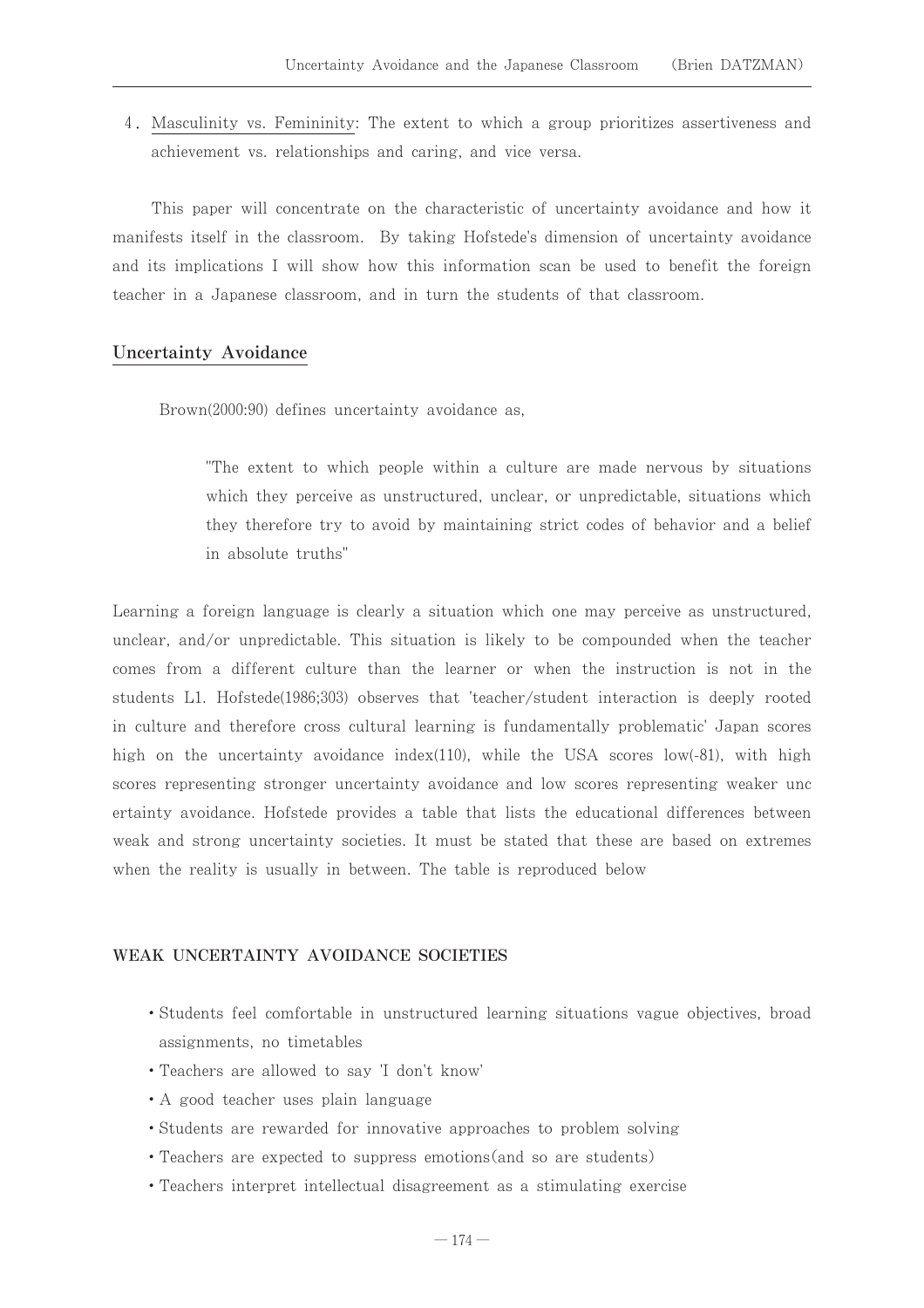• Teachers seek parents ideas

#### Strong Uncertainty Avoidance Societies

- Students feel comfortable in structured learning situations: precise objectives, detailed assignments, strict timetables
- Teachers are expected to have all the answers
- A good teacher uses academic language
- Students are rewarded for accuracy in problem solving
- Teachers are allowed to behave emotionally (and so are students)
- Teachers interpret intellectual disagreement as personal disloyalty
- Teachers consider themselves experts who cannot learn anything from lay parents, and parents agree.

#### Hofstede Elaborated

From Hofstedes definition of uncertainty avoidance and his table of differences we can begin to construct some key areas where it will affect the American teacher in a Japanese EFL classroom There are three main areas that will significantly affect the classroom. The first area is the degree to which the classroom is structured. High uncertainty cultures are seen as having highly structured classes in which students and teachers have clear and separate roles. The classroom has its established routines and schedules and they are not to be changed. Low uncertainty Avoidance cultures classrooms can be seen as having a low. or loose, structure, though this is certainly not true in all cases, characterized by a more balanced relationship between teacher and student and freedom within structure. The second area is the degree to which a classroom is teacher or student centered. In a high uncertainty avoidance culture the teacher is seen as the center of the classroom. The classroom and lesson will be focused on the teacher and the student is expected to follow, without questioning. In a low uncertainty avoidance culture the classroom and lessons are centered on the student and meeting their needs. Teachers will be more likely to consider different students and their abilities in the classroom and be open to various methods of teaching. Students are more likely to have and take advantage of the opportunity to participate in the classroom. The third area is the degree to which the classroom is accuracy oriented or process oriented. By accuracy oriented, it is meant that students are focused on and rewarded for the correct way of doing things, whereas in a process oriented classroom a student might be rewarded for finding a different way. In other words, rewarded for their creativity.

All three areas are inter-related and have a significant effect on one another. Furthermore it can be said that all three of these conditions can and should be seen on a continuum, where one has greater comforter on one side than the other.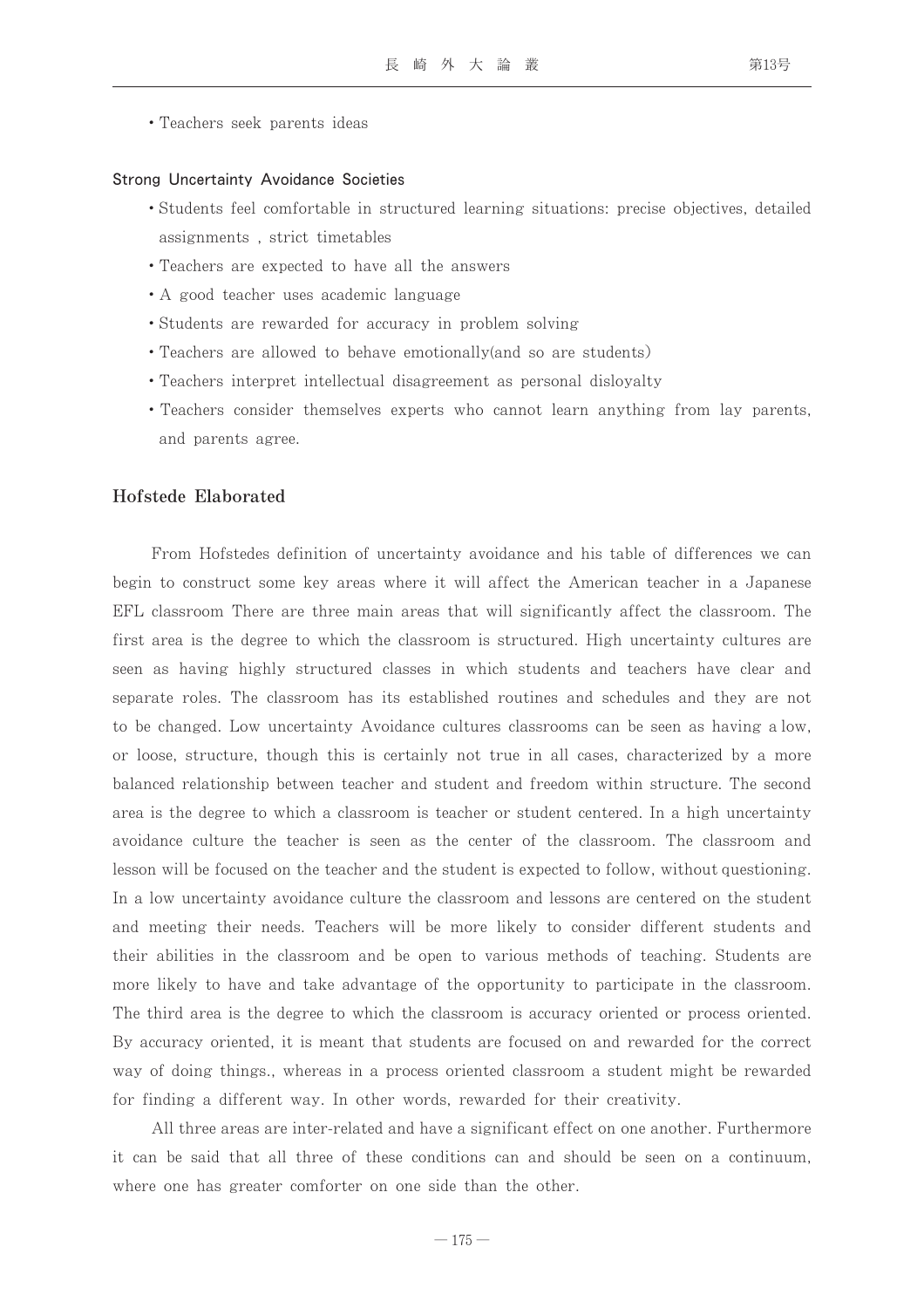#### **Highly Structured Classrooms**

Nunan(1999:74) defines highly structured teaching situations "as those in which the teacher is very much in control of the instruction process. In these situations, learners have relatively little power or control over either the content or process of learning". Teachers from strong uncertainty avoidance countries might be required or expected to plan lessons in a more detailed fashion, and to adhere to these plans more rigidly. Students in strong uncertainty avoidance countries might expect a regular and familiar routine to their classes.

In my experience as a teacher in the Japanese school system this structure was clearly evident in many of the classes. In many of the oral communication classes that I was required to teach, with a native Japanese teacher, the preferred lesson plan was of the presentation, practice, and performance (PPP) approach. A common class had the teachers presenting students with a short dialogue that was often translated for the students. Students were then paired up and given a set amount of time to practice and memorize the dialogue. At the end of class a few pairs were then called upon to perform the dialogue in front of the class. Teachers and students were all familiar with this routine, the timetable, and its objectives. This type of lesson can be seen as catering to both the teachers and students needs for routine, timetables, and objectives that are common to high uncertainty avoidance cultures.

#### **Misplaced Focus**

Teachers and Students in high uncertainty avoidance cultures are more likely to be focused on the accurate production of the final dialogue than with the different processes that can get them there. This highly structured environment described above, with the objective of an accurate production of a scripted text, has a misplaced focus and creates a fear of speaking in the classroom. Students are concentrated on the final accurate production of a dialogue for fear of having to produce it in front of the classroom. A less structured environment would see a positive learning experience through a variety of activities focusing on the students and the different processes involved in their learning of a second language. As I will show below with some simple changes and additions to this process we might begin to change the classroom structure, or in a sense de-familiarize them with this approach, in a sensitive and culturally aware fashion.

#### Teacher centered classrooms

In high uncertainty avoidance countries teachers can be seen as the expert and from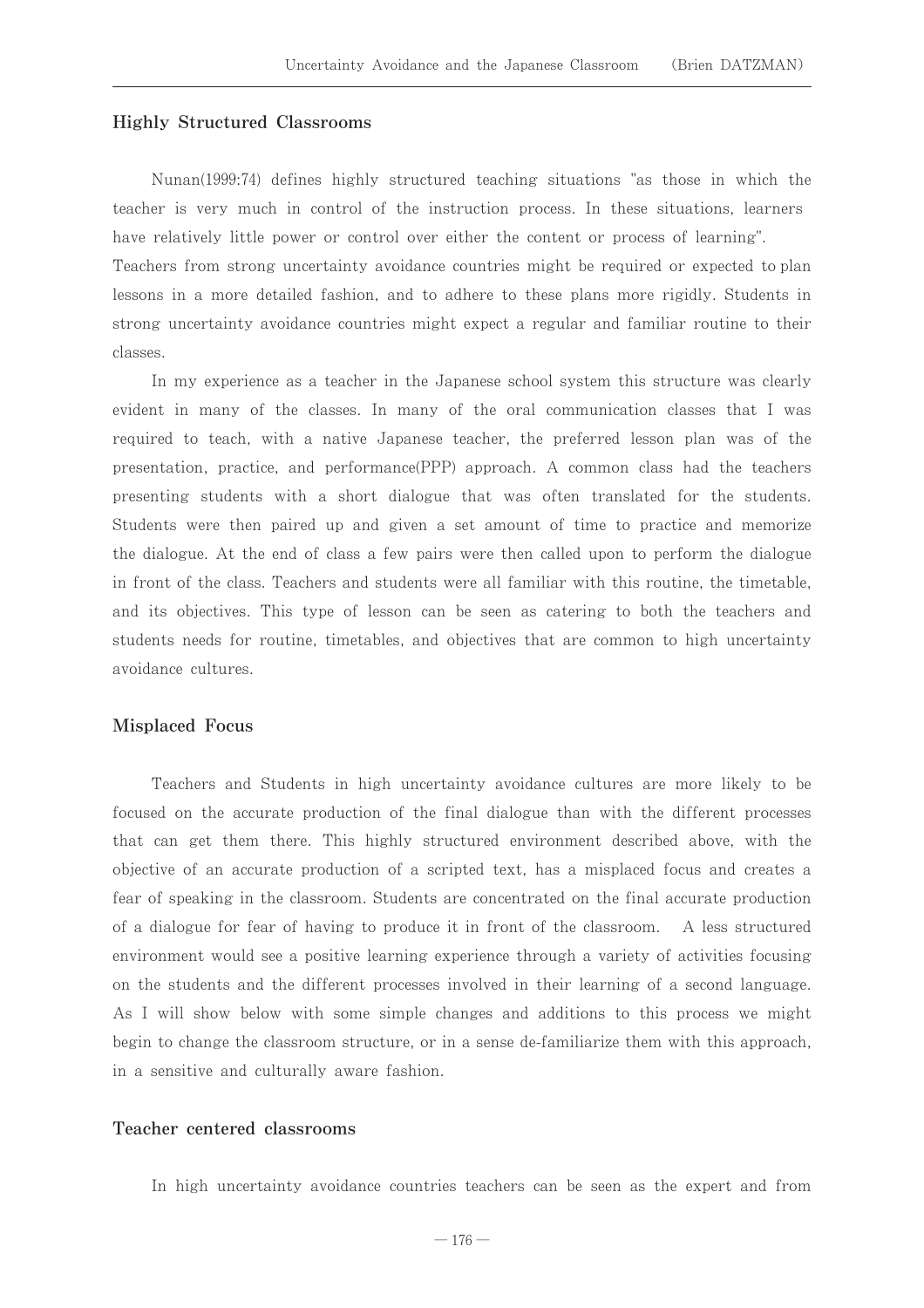them all knowledge will be imparted to the student. Teachers control the knowledge that is brought into the classroom and students are there to receive the knowledge, as passive recipients. This can clearly be seen in the technique employed in many Japanese classrooms. The classroom is teacher fronted and of a lecture style. Students are rarely asked to give any input and the classroom is seen as a place where a student listens, but does not speak  $(Dovon 2000)$ .

The notion of the teacher as an expert can often be seen in the Japanese classroom where a native speaker of English is brought in as an assistant teacher to provide a correct model of the language. In many cases the actual duties of this teacher is to speak at designated times during the class, and often from a scripted text. Students in turn are expected to listen and replicate the native speaker's (expert's) speech.

#### **Learner Dependency**

This is not considered an ideal environment for the second/foreign language learning classroom where a primary focus should be on the learner. It creates a notion that a language can simply be learned by exposure and memorization. The learner is dependent upon the teacher. Nunan writes, 'Students in such a classroom do not learn how to express their own ideas and to share these ideas by communicating in small groups"(1999: 83). I often noticed this dependency when asking my students a question to which they had no memorized answer. Students in this situation would automatically turn to the other teacher in the room, or a student next to them, instead of trying to answer on their own. Students are dependent on teachers for all knowledge in the classroom. They can be seen as avoiding the situation by turning to the teacher, who has all the answers.

#### Accuracy oriented

Teachers and students in high uncertainty avoidance classrooms will have a strong focus on accuracy as opposed to processes, or creativity within the process. Teachers might be more inclined to teach towards a test while students will be focused on the accurate reproduction of any material presented to them so that they might pass the test. This is often seen in the Japanese school system where a great emphasis is put on examinations whether it is to get into the right high school or college. This is something that obviously may or may not be in the teacher's control.

#### Fear of Error

A byproduct of this focus on accuracy is the creation of mistake fearing students. In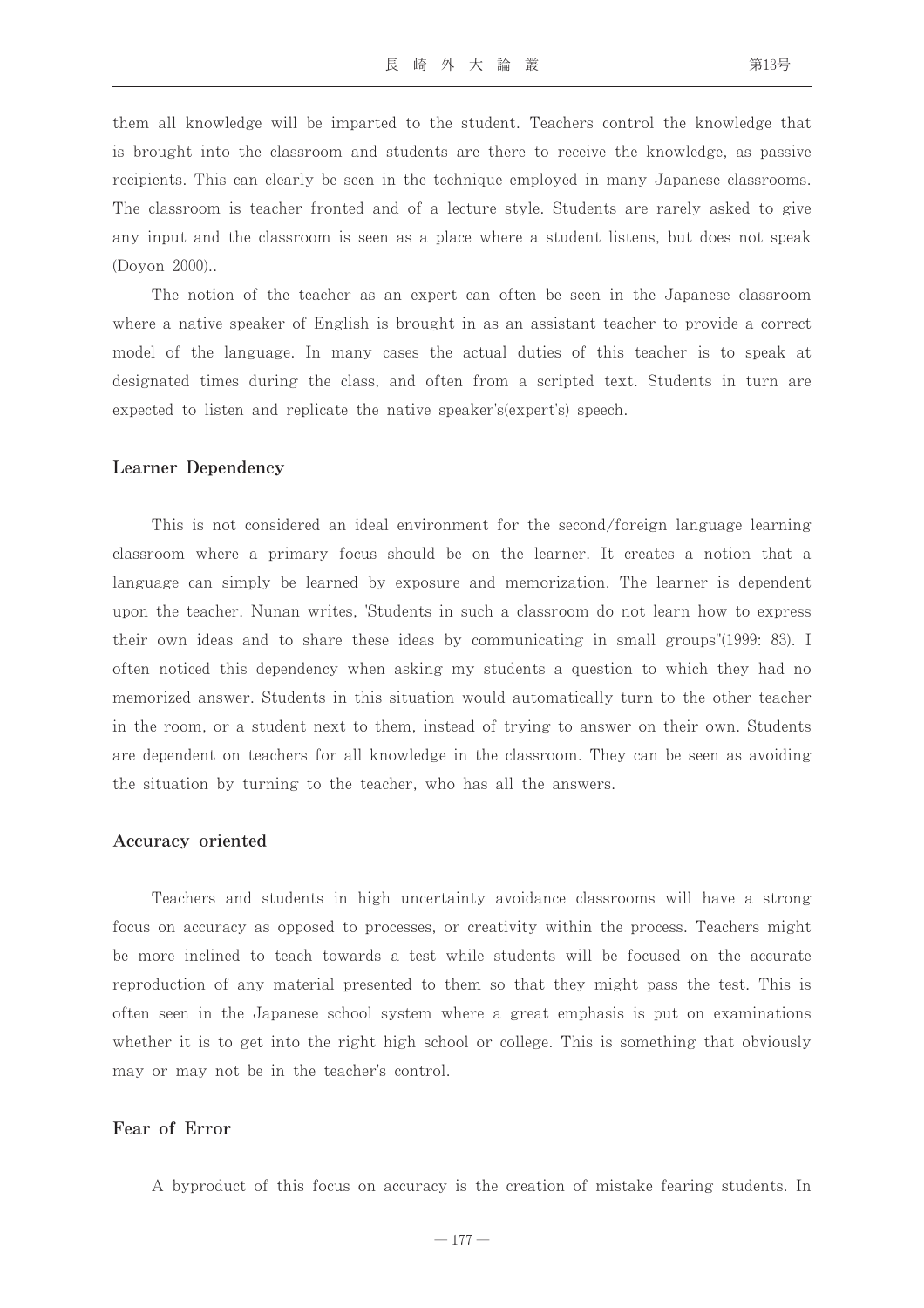Japan students are known to rarely volunteer answers, and sometimes to not answer at all when called upon(Doyon 2000). In some of my own classes, unless there was a specific answer to a question asked of them, many students would simply sit silently until another student was called upon. The case may be that the student was simply too nervous to answer, or too uncertain of the correct answer to risk embarrassment in front of the class. This fear of speaking and making errors will inhibit the learning process. As Brown points out, 'children learning their first language and adults learning a second can really make progress only by learning from their mistakes' (Brown 2000: 217). Students in high uncertainty cultures may not be accustomed to speaking in class and/or may be fearful of producing an incorrect answer.

#### Implications for Uncertainty Avoidance classroom

There are many factors affecting the teacher student roles in a classroom and these are only magnified in the cross cultural classroom. Wright (Nunan, 1999:156) lists two main categories of factors.

- 1. social/interpersonal factors
- 2, the nature of the learning tasks and ways that they are dealt with in the classroom.

Nunan(1999:156) describes these two factors as constantly interacting creating an environment that can have either a positive or negative affect on the classroom. For the foreign teacher in the English as a foreign language classroom the effect these factors can have is multiplied due to the inherent cultural traits described above (see Table 1). It must be made clear that the burden of adapting and adjusting should be on the teacher and not the students. It is our job to meet our student's needs.

The classroom traits described above provide a large obstacle to a teacher who wants to base their teaching practices on a more communicative approach. A communicative approach implying a classroom that can be defined as learner centered, meaning students are aware and in control of their own learning processes, and interactive. Our job as teachers is to provide them with the right environment and opportunities to develop and apply these skills.

#### A New Approach

Before moving into how we can begin to introduce a more communicative based approach it is important to note that students may in fact want to work in this type of classroom, or one based on some other methods, but just don't know how. Students do not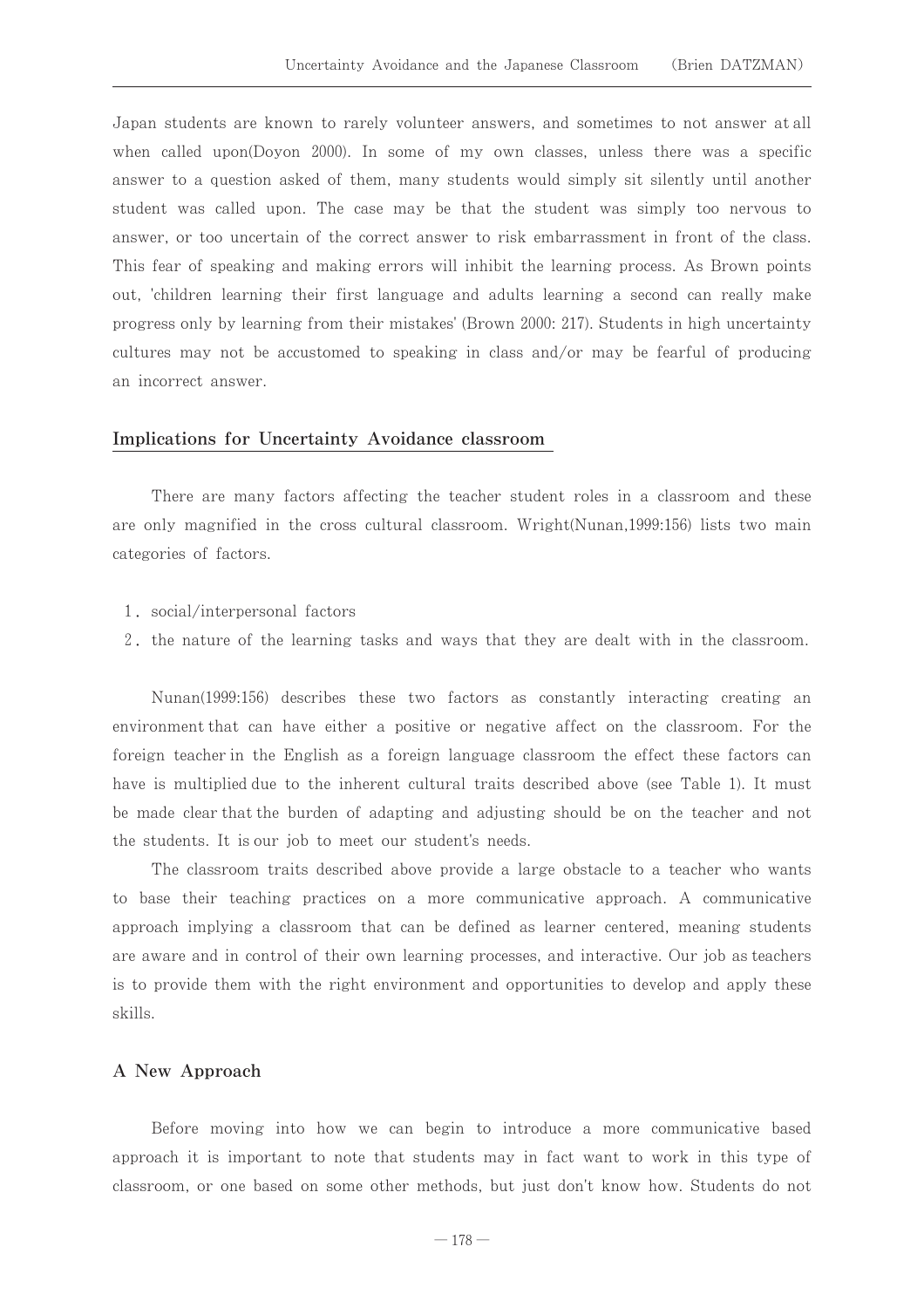like classes in which they sit passively. I've often had students on the secondary level in Japan complain to me how they are bored with their English classes and then ask what do I have to do to learn English. These are questions and statements that stem from a frustration and lack of satisfaction with current procedures in the classroom. It seems that we are not meeting the learners needs. In fact moving towards a more communicative end of the spectrum is even called for by the Japanese Ministry of Education, Culture, Sports, Science and Technology(Monbukagakusho, 2003: II.1): In order to be able to "make use of English", it is necessary not only to have a knowledge of grammar and vocabulary but also the ability to use English for the purpose of actual communication. Thus, in English classes, instruction mainly based on grammar and translation or teacher-centered classes are not recommended.

#### Comfort under a different structure

#### Physical attributes

By changing the physical structure of the classroom we can begin to disassociate students from the traditional, highly structured classes that are common in high uncertainty avoidance cultures...

A simple change in the design of the classroom so that it is not the traditional teacher fronted room students are accustomed to can provide a new outlet from which to work. A simple moving around of the desks to form small groups and a changing of activities to require face to face pair work or intermingling will create less focus on the teacher. Students in the traditional Japanese classroom described above may have problems adjusting to this new environment, but with detailed instructions at the beginning of a course concerning how to begin and proceed with these sorts of activities we can ease the transition to a new, less traditionally structured, environment.

#### Giving Information and Power to Students

Research shows that a program in which goals are made explicit leads to higher performances by students than programs in which goals are implicit"(Nunan 192). This statement seems to coincide with the high uncertainty avoidance characteristic of a need for precise objectives. However, students in a Japanese high schools are more than likely not aware of the possible different goals and objectives available in a language classroom. We might then begin a course by providing students with a list of successful second language learner traits to evaluate and discuss in groups or individually. This is a simple activity that provides students with information concerning the skills and tools successful learners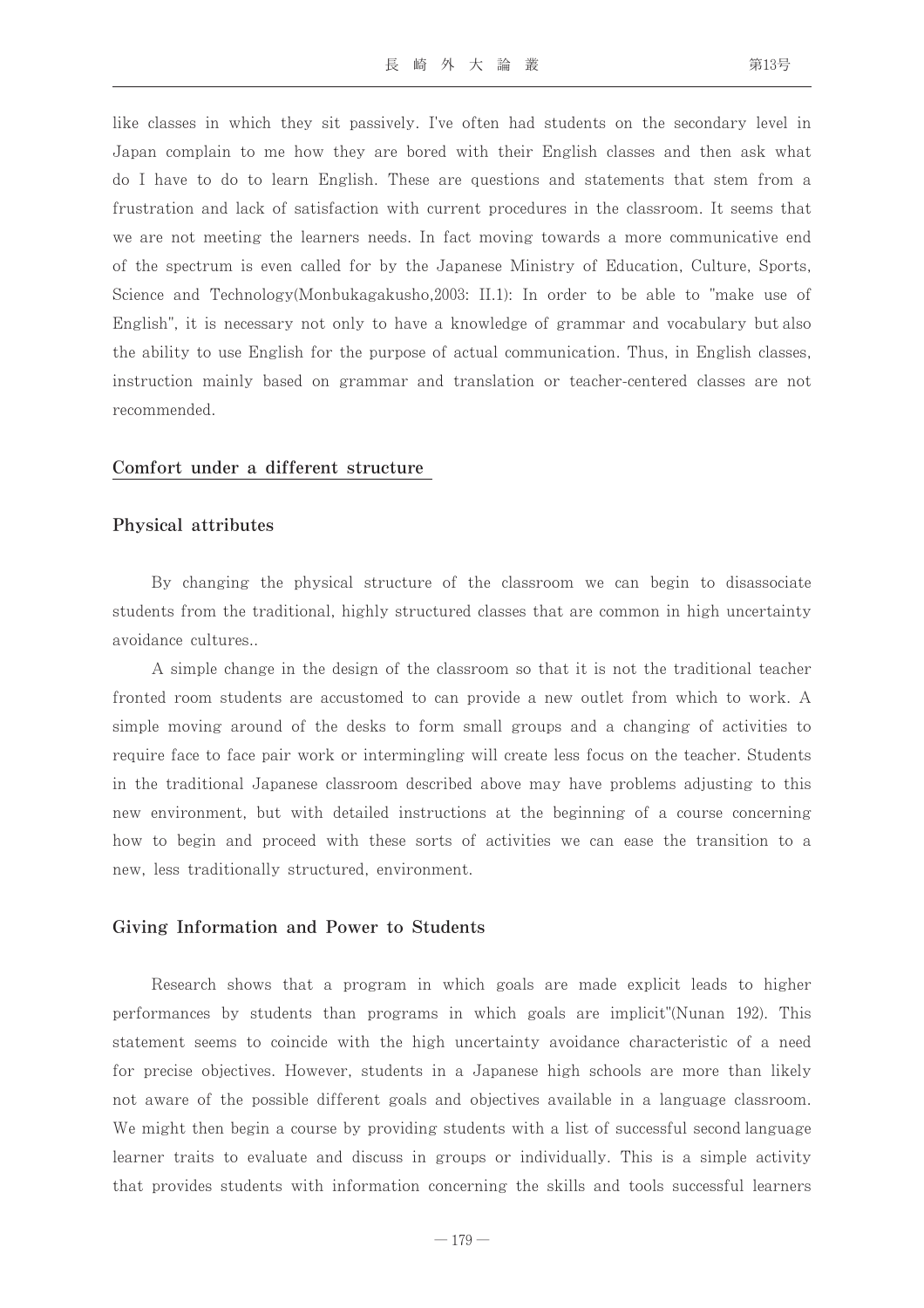use. It will also give students the opportunity to start an evaluation of their own language competence.

#### **Setting Goals**

Using these successful learner traits as a basis you could then begin to discuss goals with students. By discussing and setting out not only the goals of the teacher, but also the students as individuals and the class as a whole we can continue to empower students in their learning processes and lessen their dependency on the teacher. This is an inherently different/foreign objective, creating goals together, for a classroom of students used to a highly structured situation where objectives are laid out for them. To close the gap between these two approaches a teacher should provide the students with a list of goals, such as successful learner traits mentioned above, that they could choose from or use to create their own. In a highly structured context, that of a high uncertainty avoidance culture, it should be remembered that students may not only need concrete ideas about how to reach their goals, but ideas and help in how to create those goals.

### **Cognitive Exercises**

Simple introduction activities to the topic of the lesson's dialogue will help learners to place a heavier emphasis on communication and meaning as opposed to accurate, mistake free, reproduction of the dialogue. Within the prevalent lesson plan described above, PPP (see 3), we can begin to rearrange the structure and objectives of the lesson with activities such as brainstorming, classifying, and predicting. These activities can help direct the learner's attention to the subject and/or meaning of the dialogue. These three techniques, in particular, are prescribed by Alice Omaggio, to help overcome cognitive style problems associated with high uncertainty avoidance cultures, a low tolerance for ambiguity and excessive reflexiveness/caution(Brown 2001: 219). In addition, these activities can help prepare students for what may be to them nontraditional learning activities (Burden 2002). Students accustomed to a highly structured environment may have some difficulties with these sorts of activities on an individual or group level, but I have found these difficulties can be easily negated by detailed explanations and models when they are introduced into the classroom.

#### An Intrinsic Motivator -Bringing Students Knowledge into the Classroom

By appealing towards learners intrinsic motivations we can begin to create autonomy and self determination in our students. There are many techniques that appeal to the learner's intrinsic motivation. One technique, goal setting, was discussed above. Another is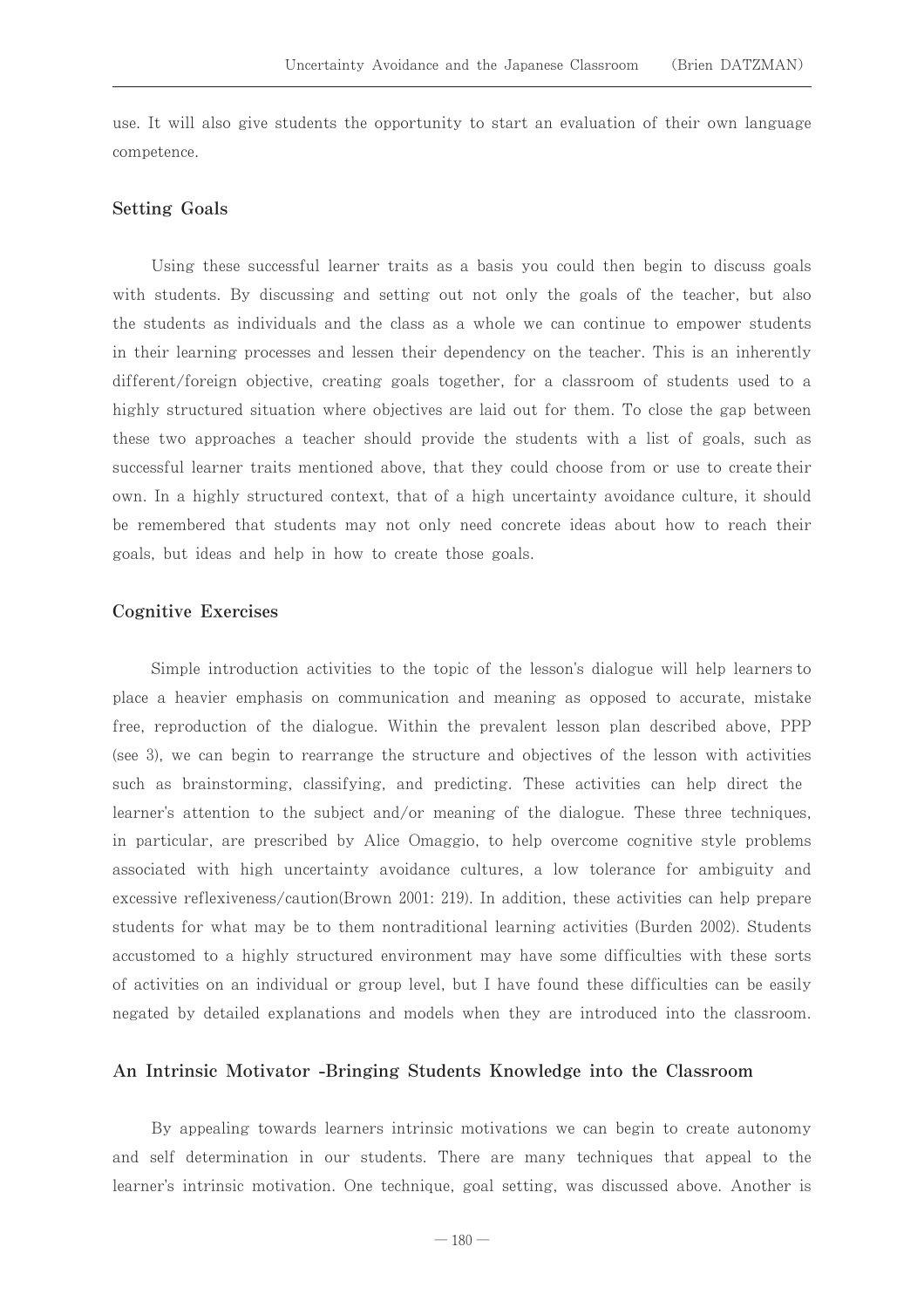to bring students knowledge into the classroom. As teacher we must first find out about our students and what their interests are. After finding out your students interests and goals it is important to keep them in mind when planning lessons and to try bringing these things into the classroom whenever possible. In my classes I found that whenever the subject matter turned to the student's interest their attention levels rose and they were more likely to speak and less worried about making errors. Bringing your students interests and experiences into the lesson plans will help to create a meaningful learning process that is not teacher centered.

#### A Process Oriented Student

#### Learner Journals

Rather than everything resting on speech test graded mainly on accuracy, a course might put more emphasis on participation in and through various activities. One such strategy would be to have students keep learner journals. As students in a high uncertainty avoidance environment might find this sort of activity ambiguous it would be a good idea, at first, to set clear guidelines for the writing. When doing this in my classrooms I found it useful to provide various models for students to refer to and choose from when writing their own. This also proved to be an invaluable tool for building confidence in students that were less likely to speak up in class even though they may have a high communication competence in English. Through journal feedback they became aware that they did have the skills to communicate. Here, once again, is an activity that can be seen as empowering students to take control and understand their own learning processes

#### Creating an Affective Climate

As discussed earlier Japanese students seem to be inherently afraid of making errors. This could be due to the focus on examinations, or just a cultural attribute of high uncertainty avoidance cultures. In either case it is an obstacle in the language learning process that cannot be avoided. According to Dufeu the solution to such fears is the creation of an affective climate that builds students self confidence and encourages participation without fear of embarrassment (Brown 2000: 150). In order to create this kind of climate a teacher should take great care in correcting a student's errors. Doyon(2000) suggests three steps teachers should take in error correction:

1 wait until a certain level of trust has been established between themselves and the student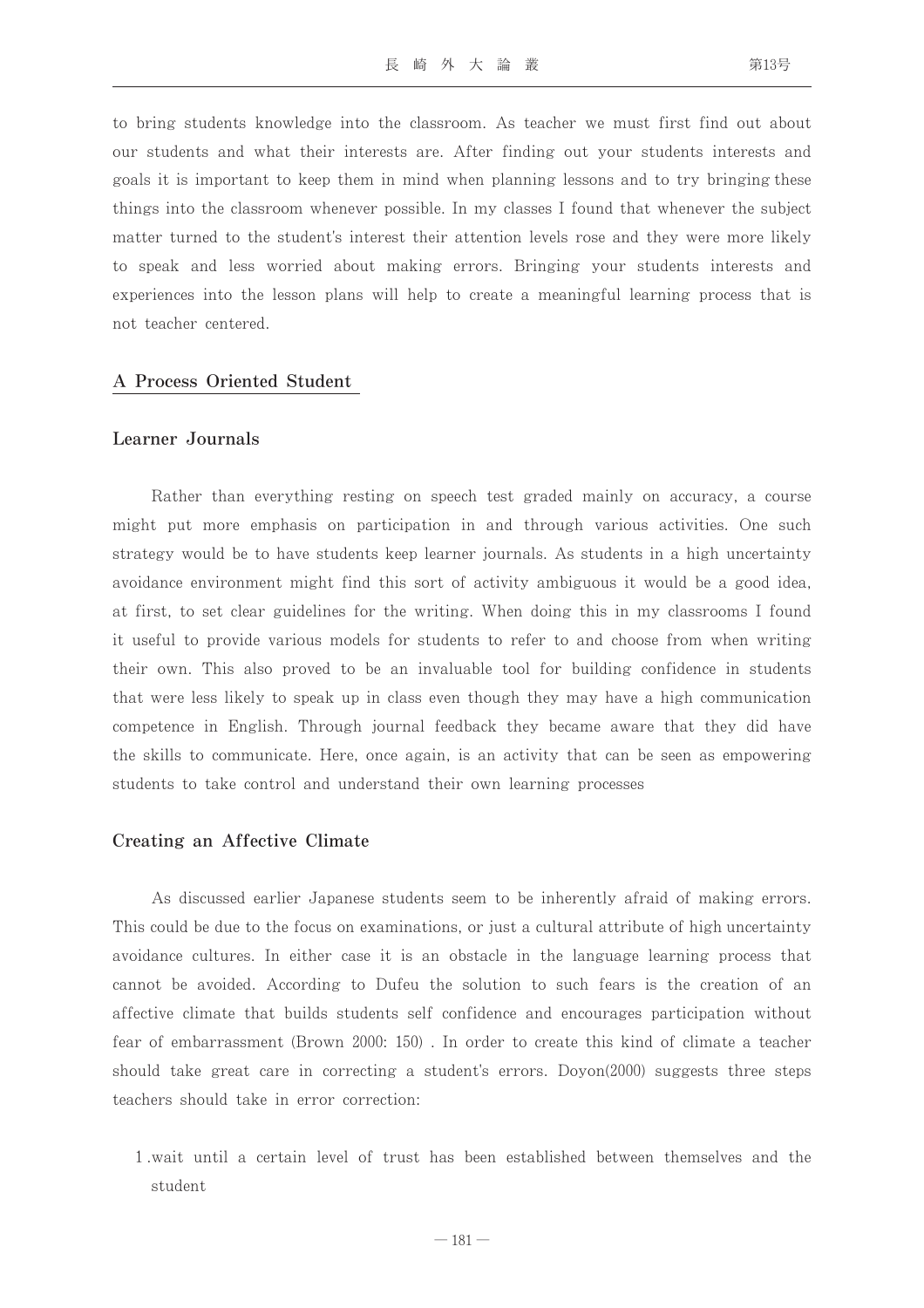2 wait until they feel the student can handle error correction

3 take less obtrusive routes in their forms of error correction.

It is very important, in dealing with students errors, that teachers practice patience and care to create an atmosphere where students feel free to speak. In a situation where students are rarely encouraged to speak, such as the high avoidance culture, it is important to encourage students to express themselves without fear of embarrassment or failure.

#### Group Work

Another effective technique that can create an affective climate and give students the chance to speak and interact without fear of embarrassment is group work. Students in the Japanese class are often hesitant to speak for fear of making an error in front of their peers. We might negate this by having students work in small groups, as mentioned many times above, in which they are more likely to interact and communicate without the fear of embarrassment. Students at first may prove hostile to this kind of work, especially in a high avoidance culture where students are conditioned to be under the control of the teacher. Group work could very well be a strange activity for these kinds of students. We must be very careful and creative when implementing group work into this sort of environment (Brown, 2001: 179).

Introduced in small doses at first with clear sets of guidelines, models, and objectives students will begin to feel more comfortable within the group work setting Working in groups will help to alleviate some inhibitions or fears over making mistakes that some students might have as a result of the accuracy oriented classroom.

#### Conclusion

A classroom that is characterized by students who rarely speak or participate in class. are scared of making mistakes, and have a minimal understanding of the language learning process is not a conducive environment for learning a second language in any culture. It is our jobs as teachers to provide students with the knowledge and opportunity to create an environment conducive to second language learning. In the beginning of this paper I quoted Hofstede as saying that cross cultural learning is fundamentally problematic. While this is true I would also agree that the experience can be either a positive or negative one. Whether the experience is positive or negative depends on the amount of adjustment both sides are willing to make (Cogan 1995). In an EFL context it is important for teachers to remember that the majority of the responsibility for adjustment is on them. The teacher must be aware of and responsive to the students needs.